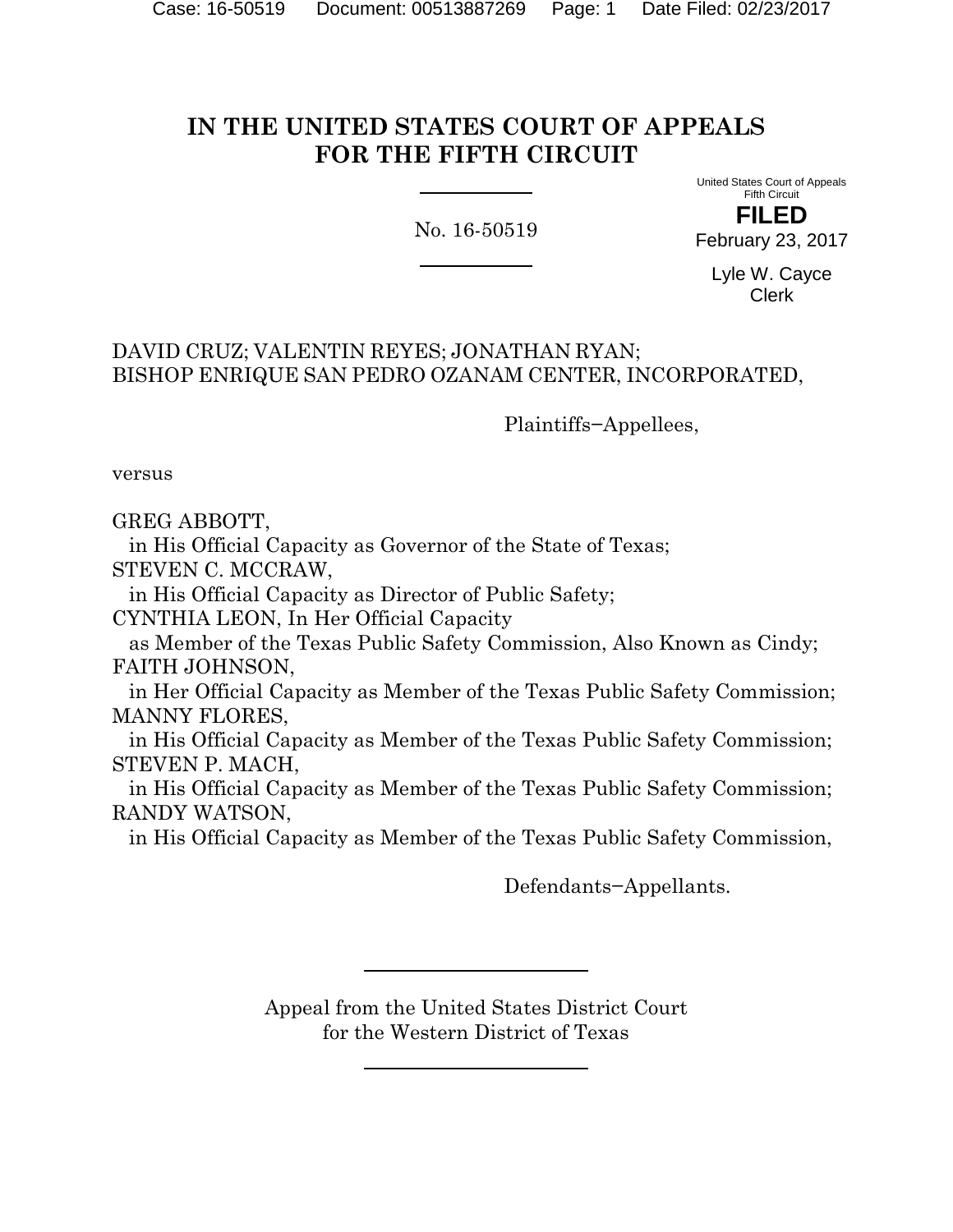# No. 16-50519

Before JOLLY, SMITH, and PRADO, Circuit Judges. JERRY E. SMITH, Circuit Judge:

Defendants, who are state officials, appeal a preliminary injunction against the enforcement of a Texas statute prohibiting the harboring of illegal aliens. Because the plaintiffs lack Article III standing, we reverse and render a judgment of dismissal.

I.

In 2015, Texas enacted legislation modifying a section of the Texas Penal Code that deals with human smuggling. Before the 2015 amendments, the Penal Code provided,

Sec. 20.05. SMUGGLING OF PERSONS. (a) A person commits an offense if the person intentionally uses a motor vehicle, aircraft, or watercraft to transport an individual with the intent to:

(1) conceal the individual from a peace officer or special investigator; or

(2) flee from a person the actor knows is a peace officer or special investigator attempting to lawfully arrest or detain the actor.[[1\]](#page-1-0)

The 2015 amendments, part of House Bill 11 ("HB 11"), added a new basis of

liability while limiting the statute's reach to those who smuggle persons with

"the intent to obtain a pecuniary benefit." The Penal Code now provides,

Sec. 20.05. SMUGGLING OF PERSONS. (a) A person commits an offense if the person, with the intent to obtain a pecuniary benefit, knowingly:

(1) uses a motor vehicle, aircraft, watercraft, or other means of conveyance to transport an individual with the intent to:

(A) conceal the individual from a peace officer or special investigator; or

(B) flee from a person the actor knows is a peace officer or special investigator attempting to lawfully arrest or

<span id="page-1-0"></span><sup>1</sup> Act of May 23, 2011, 82nd Leg., R.S., ch. 223, § 2, sec. 20.05, 2011 Tex. Gen. Laws 799, 799.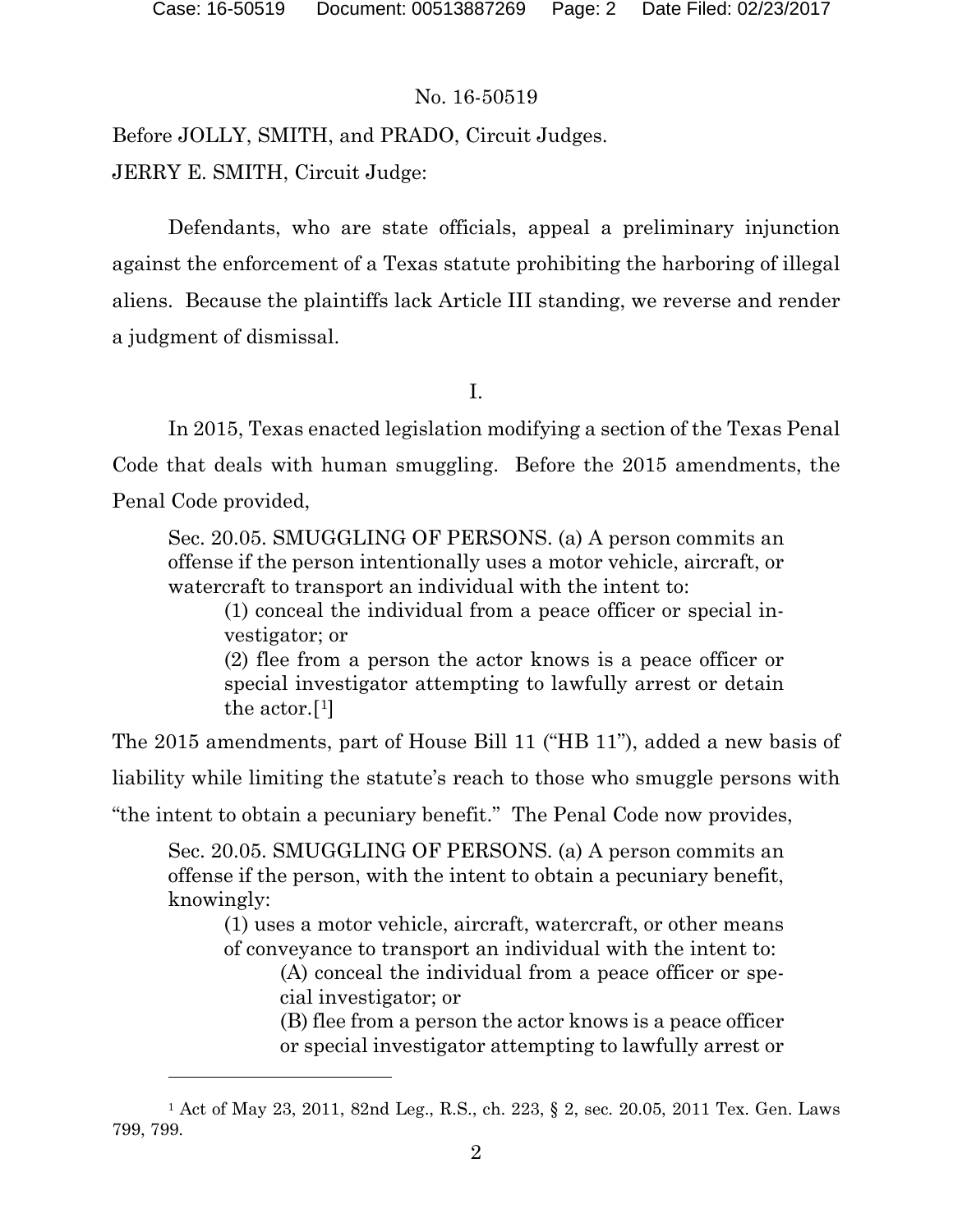#### No. 16-50519

detain the actor; or (2) encourages or induces a person to enter or remain in this country in violation of federal law by concealing, harboring, or shielding that person from detection.[[2](#page-2-0)]

That text, which we refer to as HB 11  $\S$  14(a), is the focus of this dispute.<sup>3</sup>

Plaintiffs claim that HB 11 exposes them to possible criminal liability. Two of them, David Cruz and Valentin Reyes, rent residential property to persons regardless of immigration status. The other two plaintiffs, Jonathan Ryan and Bishop Enrique San Pedro Ozanam Center, Incorporated ("the Ozanam Center"), provide social services to low-income individuals. Ryan is the Executive Director of the Refugee and Immigrant Center for Education and Legal Services ("RAICES"), which offers temporary shelter and legal assistance to people in need, including illegal aliens. The Ozanam Center is a homeless shelter in Brownsville, Texas, that houses persons regardless of immigration status. Ryan and the Ozanam Center expect the individuals they help to perform routine chores, such as sweeping the floor or taking out the trash.

Plaintiffs sued, claiming that the provisions are preempted by federal immigration law and violate the Fourteenth Amendment's Due Process and Equal Protection Clauses.[4](#page-2-2) Plaintiffs immediately moved for a preliminary

<span id="page-2-0"></span><sup>2</sup> Act of May 28, 2015, 84th Leg., R.S., ch. 333, § 14, sec. 20.05, 2015 Tex. Gen. Laws 1508, 1514 (codified at Tex. Penal Code § 20.05).

<span id="page-2-1"></span><sup>&</sup>lt;sup>3</sup> HB 11 also created an offense for "continuous smuggling of persons" (HB 11 § 15(a) (codified at Tex. Penal Code § 20.06) ("A person commits an offense if, during a period that is 10 or more days in duration, the person engages two or more times in conduct that constitutes an offense under Section 20.05.")) and deemed both "smuggling of persons" and "continuous smuggling of persons" to be prosecutable as "organized criminal activity" if committed "with the intent to establish, maintain, or participate in a combination or in the profits of a combination or as a member of a criminal street gang" (HB 11  $\S$  16(a)(17) (codified at Tex. Penal Code  $\S 71.02(a)$ ).

<span id="page-2-2"></span><sup>4</sup> Because we dismiss on standing, we reach none of the substantive issues. One or more parties who have standing are therefore not precluded from bringing these or other claims, on whose merits we express no opinion.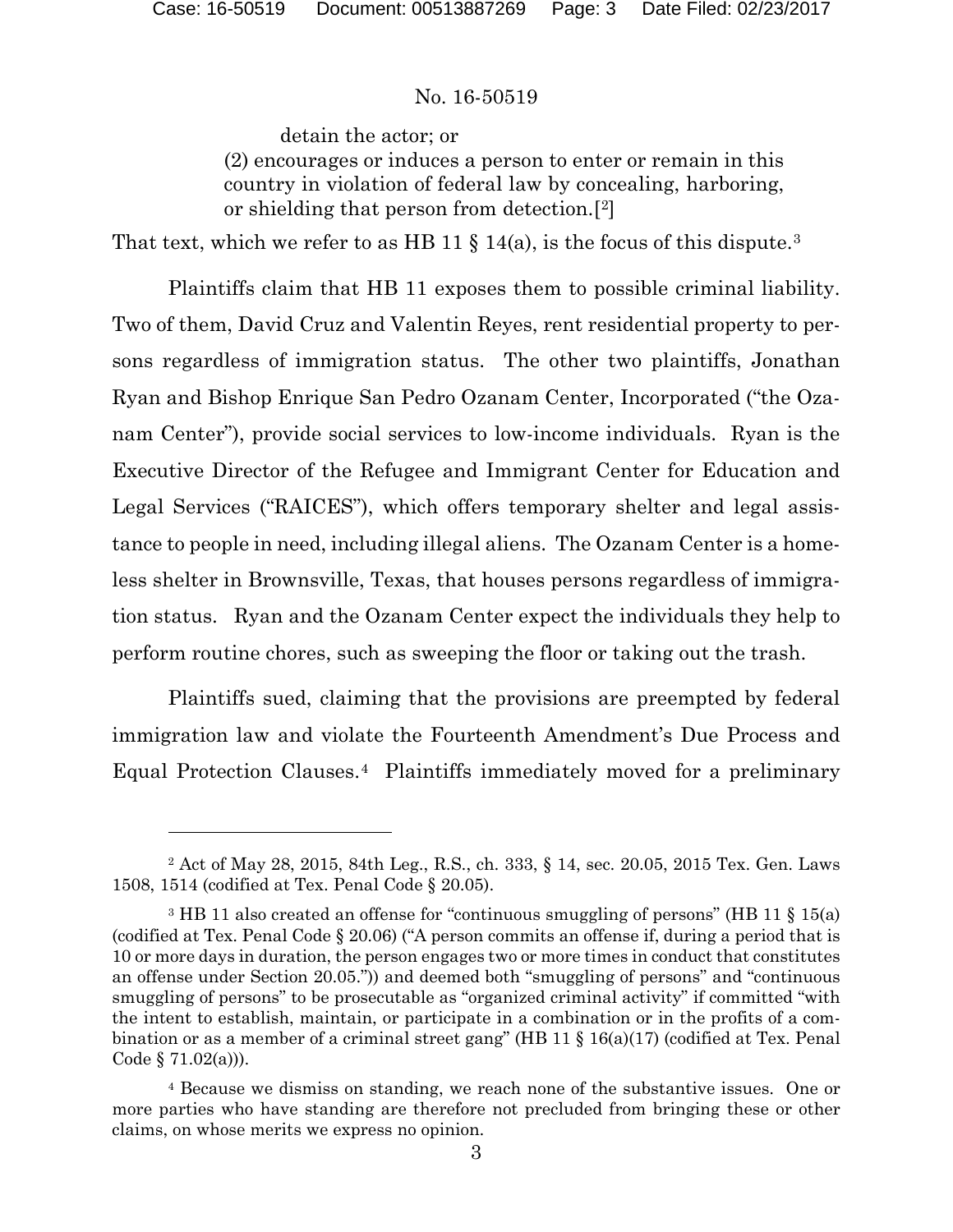## No. 16-50519

injunction to prevent defendants from enforcing HB 11's anti-smuggling provisions. Defendants opposed the motion and moved to dismiss the complaint for lack of jurisdiction under Federal Rule of Civil Procedure 12(b)(1) and for failure to state a claim under Federal Rule of Civil Procedure 12(b)(6).

At the hearing, the district court opined that plaintiffs' conduct "falls right in the heartland of this statute. I mean particularly the individual who rents to and admits that he rents to people that he knows are undocumented aliens . . . . He could be arrested tomorrow." The court instructed defendants to provide a statement explaining the statute's scope and whether it applied to plaintiffs. Defendant Steven McCraw, the Director of the Texas Department of Public Safety ("DPS"), responded that based on the facts in the pleadings, "DPS officials would not investigate, file criminal charges, or otherwise engage in enforcement activity pursuant to the present version of Section 20.05 of the Texas Penal Code against individuals engaged in such conduct."

The court dismissed the Fourteenth Amendment claims but granted a preliminary injunction on the ground that plaintiffs' preemption arguments were likely to succeed on the merits. Defendants filed this interlocutory appeal under 28 U.S.C. § 1292(a)(1).[5](#page-3-0)

# II.

The Constitution limits the jurisdiction of the federal courts to "Cases" and "Controversies." U.S. CONST., Art III, § 2. "The doctrine of standing gives meaning to these constitutional limits by 'identify[ing] those disputes which are appropriately resolved through the judicial process.'" *Susan B. Anthony List v. Driehaus*, 134 S. Ct. 2334, 2341 (2014) (footnote omitted) (quoting *Lujan* 

<span id="page-3-0"></span><sup>5</sup> Defendants' brief claims appellate jurisdiction under 28 U.S.C. § 1291(a)(1), but there is no such subsection.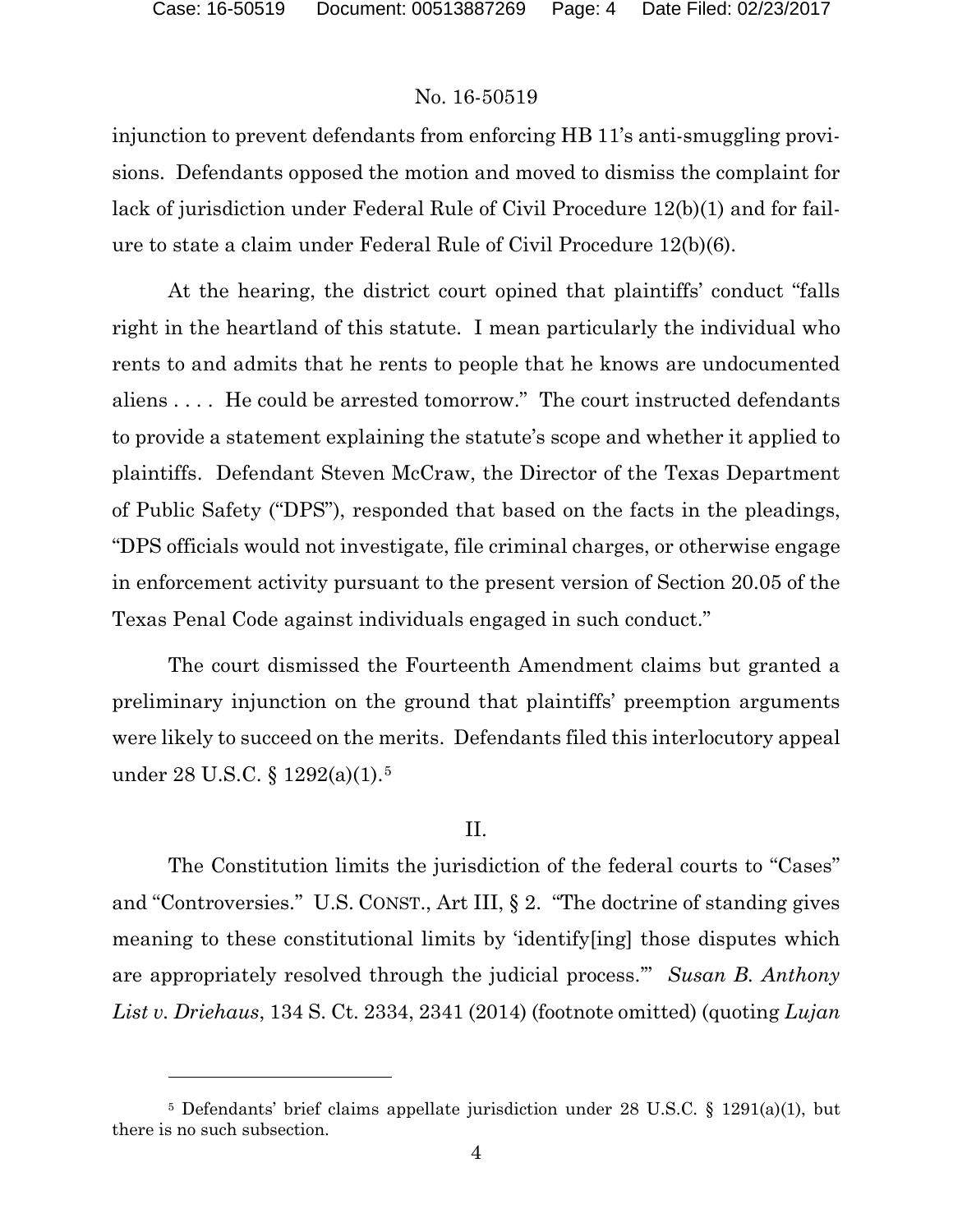### No. 16-50519

*v. Defenders of Wildlife*, 504 U.S. 555, 560 (1992)). "To establish standing, a plaintiff must show: (1) it has suffered, or imminently will suffer, a concrete and particularized injury-in-fact; (2) the injury is fairly traceable to the defendant's conduct; and (3) a favorable judgment is likely to redress the injury." *Hous. Chronicle Publ'g Co. v. City of League City*, 488 F.3d 613, 617 (5th Cir. 2007).

To satisfy the injury-in-fact requirement, a plaintiff must allege an injury that is "actual or imminent, not conjectural or hypothetical." *Whitmore v. Arkansas*, 495 U.S. 149, 155 (1990) (citation and internal quotation marks omitted). "An allegation of future injury may suffice if the threatened injury is certainly impending, or there is a substantial risk that the harm will occur." *Susan B. Anthony List*, 134 S. Ct. at 2341 (citation and internal quotation marks omitted). But where a plaintiff "has alleged an intention to engage in a course of conduct arguably affected with a constitutional interest . . . and there exists a credible threat of prosecution thereunder, he 'should not be required to await and undergo a criminal prosecution as the sole means of seeking relief.'" *Babbitt v. United Farm Workers Nat'l Union*, 442 U.S. 289, 298 (1979) (quoting *Doe v. Bolton*, 410 U.S. 179, 188 (1973)).

Here, standing is reduced to a question of statutory interpretation. The statute says that a person cannot "knowingly . . . encourage[] or induce[] a person to enter or remain in this country in violation of federal law by concealing, harboring, or shielding that person from detection" in exchange for a "pecuniary benefit." HB 11 § 14(a)(2). Plaintiffs urge us to read "harboring ... from detection" to mean "house" or "shelter" and claim that the provision applies to anyone who "knowingly provid[es] shelter to undocumented immigrants" and receives a "pecuniary benefit" in return. Because the plaintiffs shelter persons without regard to immigration status (and therefore could well be harboring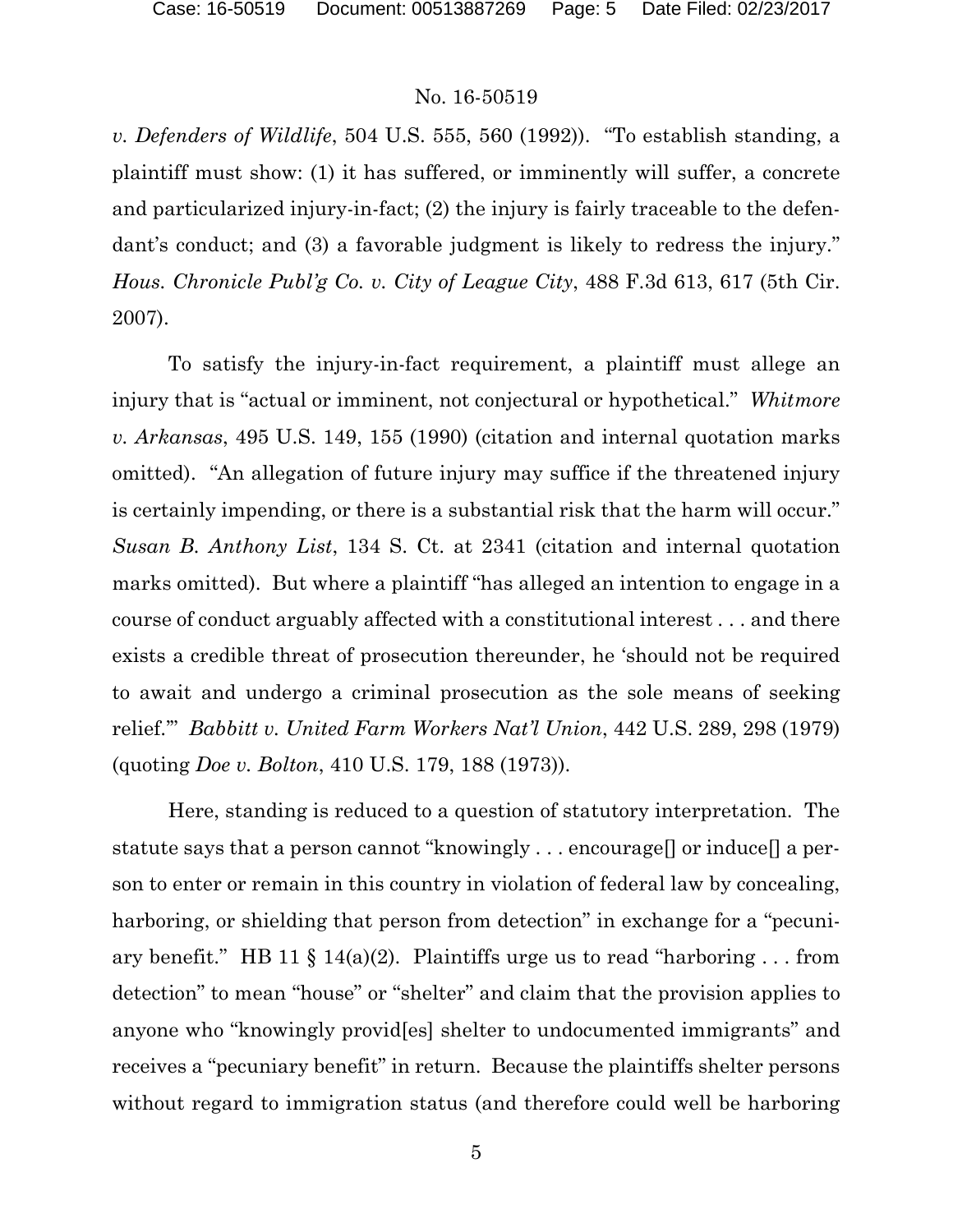# No. 16-50519

illegal aliens) in return for either money (in the case of the landlords) or labor (in the case of the social-service providers), they say that Section  $14(a)(2)$ applies to them.[6](#page-5-0) The defendants counter that plaintiffs are not violating the statute and therefore face no credible threat of prosecution. Defendants maintain that the statute applies to persons or entities that hide illegal aliens from authorities, not to those who merely shelter them.[7](#page-5-1)

We begin with the plain meaning of the statutory text.<sup>8</sup> It is obvious from the structure that "harboring" and "from detection" must be read together. As used in the statute, "harboring" is a transitive verb—it requires an object, and its object is "that person." The phrase "from detection" modifies "that person." Therefore, "from detection" modifies and is an element of the offense of "harboring that person." Although the definition of "harbor" may be ambiguous in isolation,<sup>[9](#page-5-3)</sup> when paired with "from detection" it requires some level of covertness well beyond merely renting or providing a place to live.

Plaintiffs advance several theories. They note that though Section 14(a)(1) criminalizes flight from "a peace officer or special

<span id="page-5-0"></span><sup>6</sup> More specifically, according to the plaintiffs' brief, Cruz and Reyes "have rented to undocumented immigrants and intend to rent to undocumented immigrants in the future." Ryan's refugee center "provides free and low-cost legal services to underserved immigrant[s]." The Ozanam Center "provides . . . shelter and . . . housing . . . regardless of . . . immigration status."

<span id="page-5-1"></span><sup>&</sup>lt;sup>7</sup> Although concluding that Section  $14(a)(2)$  applies to plaintiffs, the court noted that plaintiffs would lack standing if defendants' interpretation of the statute is correct.

<span id="page-5-2"></span><sup>8</sup> Texas courts aim to give effect to legislative intent, and they "rely on the plain meaning of the text as expressing legislative intent." *Tex. Lottery Comm'n v. First State Bank of DeQueen*, 325 S.W.3d 628, 635 (Tex. 2010) (citation omitted). *See Wright v. Ford Motor Co.*, 508 F.3d 263, 269 (5th Cir. 2007) (citations omitted) ("When we interpret a Texas statute, we follow the same rules of construction that a Texas court would apply—and under Texas law the starting point of our analysis is the plain language of the statute.").

<span id="page-5-3"></span><sup>&</sup>lt;sup>9</sup> "[H]arboring an illegal alien" is "[t]he act of providing concealment from detection by law-enforcement authorities or shelter, employment, or transportation to help a noncitizen remain in the United States unlawfully, while knowing about or recklessly disregarding the noncitizen's illegal immigration status." BLACK'S LAW DICTIONARY 831 (10th ed. 2014).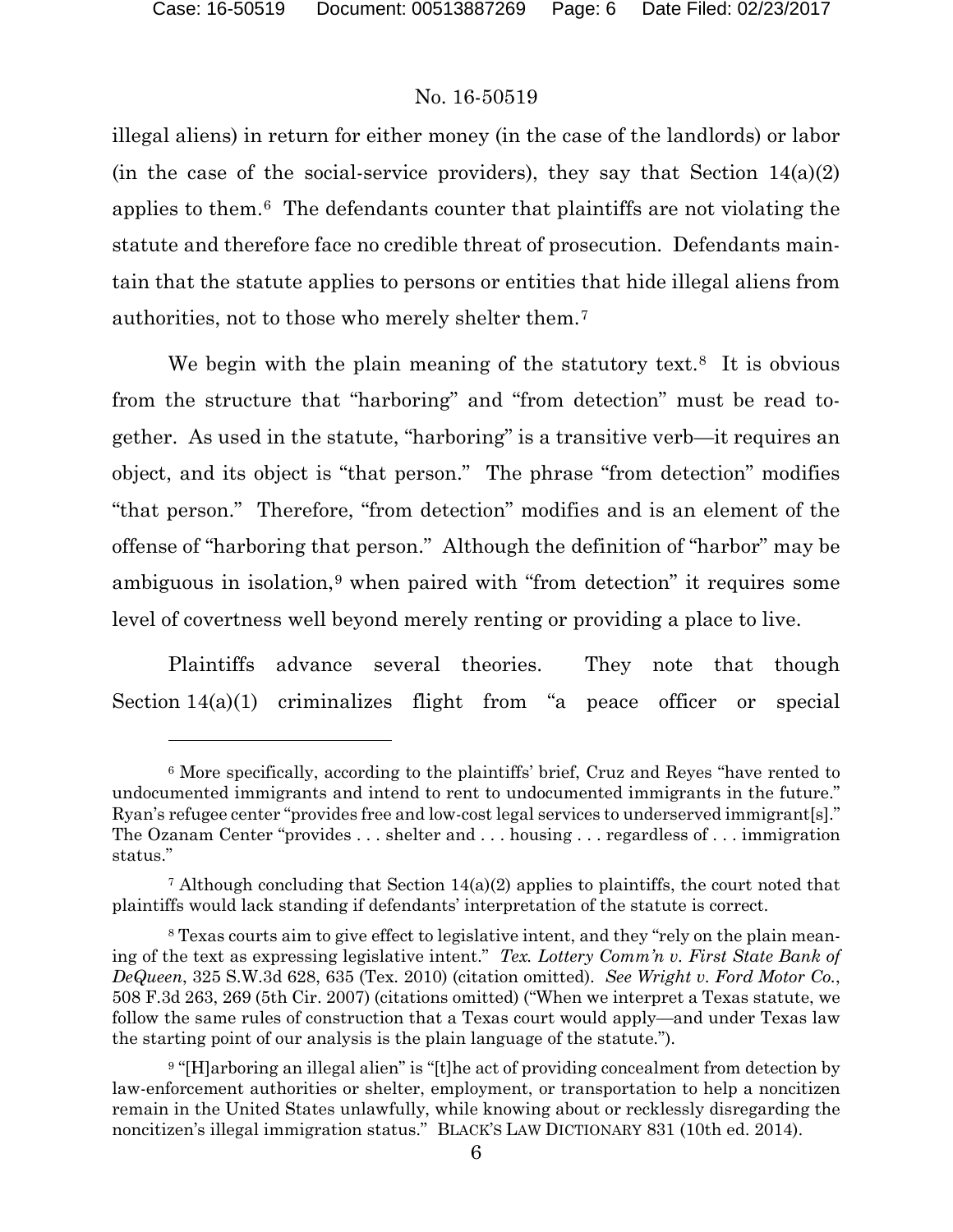$\overline{a}$ 

# No. 16-50519

investigator," Section 14(a)(2) does not include similarly specific language. That is easily explained, however: The drafters of HB 11 modeled Section 14(a)(2) after 8 U.S.C. § 1324(a)(1)(A)(iii), which has the less-specific "from detection" wording. Section  $14(a)(1)$ , which predates HB 11, is not modeled on Section 1324.

Plaintiffs claim that "detection" does not necessarily mean detection by law-enforcement personnel. But that reading renders "from detection" superfluous, given that housing someone always conceals him from detection in the broadest sense of "detection," insofar as outsiders cannot perceive who is inside a given building.[10](#page-6-0) Plaintiffs reason that they "harbor" illegal aliens "from detection" by failing to report them to authorities after learning of their immigration status. But, as defendants note, there is a middle ground between actively hiding someone and reporting him to law enforcement.

This court interprets the words "harbor, shield, or conceal," which appear in a federal immigration statute, to mean that "something is being hidden from detection." *United States v. Varkonyi*, 645 F.2d 453, 456 (5th Cir. Unit A May 1981).[11](#page-6-1) We recently reaffirmed our understanding of that language in *Villas at Parkside Partners v. City of Farmers Branch*, 726 F.3d 524, 529 (5th Cir.

<span id="page-6-0"></span><sup>&</sup>lt;sup>10</sup> Texas courts "presume the Legislature selected language in a statute with care and that every word or phrase was used with a purpose in mind." *Tex. Lottery Comm'n*, 325 S.W.3d at 635 (citations omitted).

<span id="page-6-1"></span><sup>11</sup> Like the Texas statute, the federal statute includes the phrase "from detection." But the placement of "from detection" in the federal statute suggests it may not be modifying "harbor." It imposes penalties on anyone who

knowing or in reckless disregard of the fact that an alien has come to, entered, or remains in the United States in violation of law, conceals, harbors, or shields from detection, or attempts to conceal, harbor, or shield from detection, such alien in any place, including any building or any means of transportation  $\dots$ .

<sup>8</sup> U.S.C. § 1324(a)(1)(A)(iii). Nevertheless, we read the federal statute as a prohibition on hiding aliens from authorities rather than as a prohibition against housing them.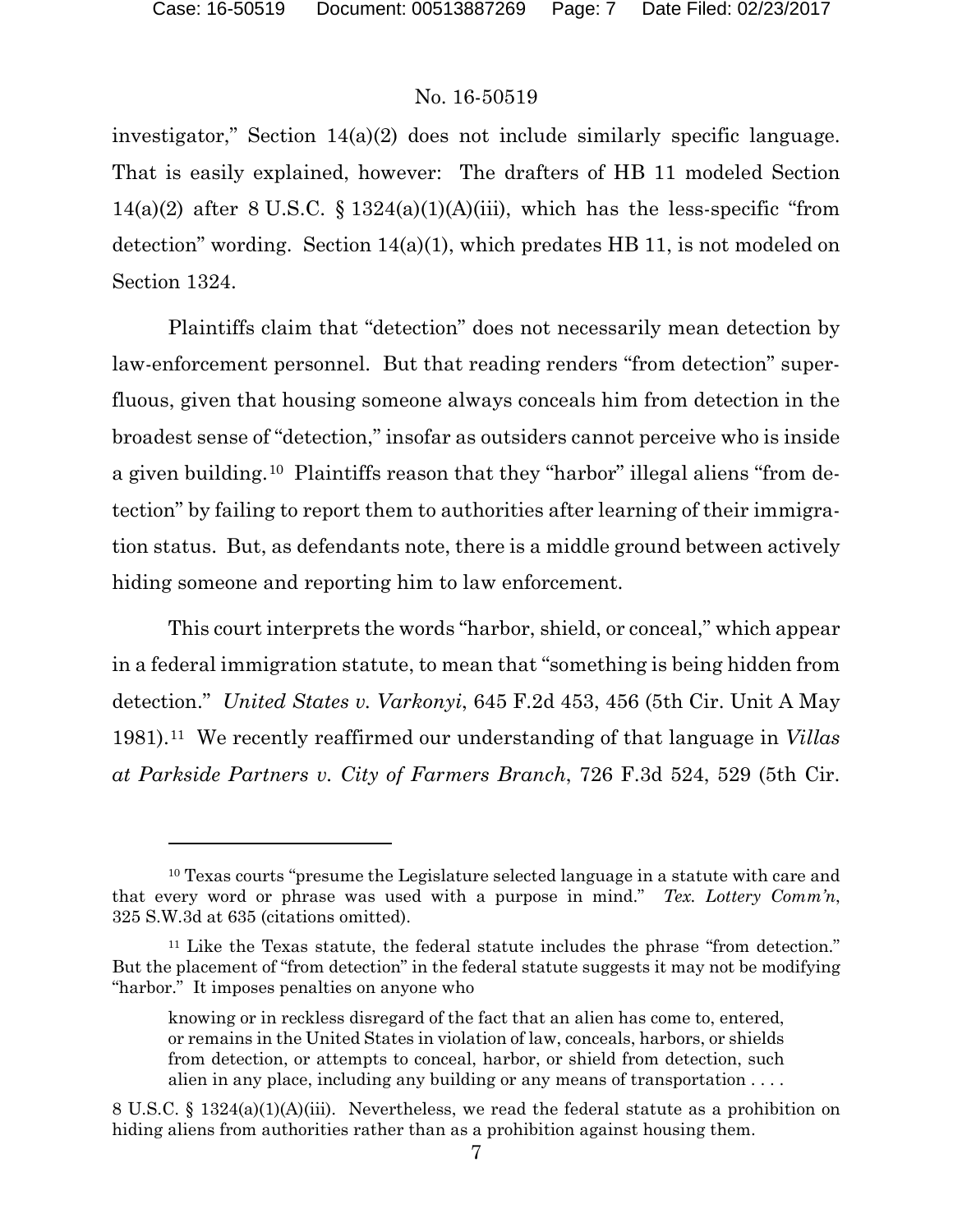$\overline{a}$ 

#### No. 16-50519

2013) (en banc). Although our precedent is not binding on Texas courts when interpreting Texas statutes, it is reasonable to assume that the legislature was aware of these decisions.[12](#page-7-0) A number of other circuits have interpreted similar language to suggest that something is being hidden from detection.<sup>[13](#page-7-1)</sup>

Furthermore, defendant McCraw stated in an affidavit that his agency "would not investigate, file criminal charges, or otherwise engage in enforcement activity" against plaintiffs for "harboring" illegal aliens. As the district court observed, McCraw's statement "does not bind county prosecutors or local law enforcement officers who may choose to enforce section 20.05."[14](#page-7-2) Nevertheless, DPS has a major role in the administration of HB 11, and testimony from

<span id="page-7-2"></span><sup>14</sup> Defendants make the colorable argument that there is no redressability because, they contend, plaintiffs did not sue parties with enforcement power. Because we find no

<span id="page-7-0"></span><sup>12</sup> At issue in *Varkonyi* and *Villas at Parkside* was 8 U.S.C. § 1324, the statute from which HB 11's "harboring . . . from detection" phrasing is drawn (though the language is not identical). Texas courts presume that when the legislature adopts statutory language from another jurisdiction, it does so with the full knowledge of how that language has been interpreted by courts in that jurisdiction. *See Tex. Dep't of Pub. Safety v. Gilbreath*, 842 S.W.2d 408, 412 (Tex. App.―Austin 1992, no writ) ("When the legislature adopts a statute from another jurisdiction it is presumed that the legislature intended to adopt the settled construction given to the statute by the courts of that jurisdiction.") (citing *State v. Wiess*, 171 S.W.2d 848 (Tex. 1943)).

<span id="page-7-1"></span><sup>13</sup> *See United States v. McClellan*, 794 F.3d 743, 751 (7th Cir. 2015) ("[H]arboring 'connot[es] . . . deliberately safeguarding members of a specified group from the authorities, whether through concealment, movement to a safe location, or physical protection.") (quoting *United States v. Costello*, 666 F.3d 1040, 1044 (7th Cir. 2012)); *United States v. Vargas-Cordon*, 733 F.3d 366, 382 (2d Cir. 2013) ("The mere act of providing shelter to an alien, when done without intention to help prevent the alien's detection by immigration authorities or police, is thus not an offense under § 1324(a)(1)(A)(iii)."); *DelRio-Mocci v. Connolly Props., Inc.*, 672 F.3d 241, 246 (3d Cir. 2012) ("[T]o the extent that they simply rented apartments to aliens not lawfully present, the Property Managers cannot be said to have committed the crime of harboring."); *United States v. Ozcelik*, 527 F.3d 88, 100 (3d Cir. 2008) ("We agree with the Fifth Circuit that the terms 'shielding,' 'harboring,' and 'concealing' under § 1324 encompass conduct 'tending to substantially facilitate an alien's remaining in the United States illegally' and to prevent government authorities from detecting the alien's unlawful presence.") (quoting *United States v. Rubio-Gonzalez*, 674 F.2d 1067, 1073 (5th Cir. 1982)). *But cf. United States v. Acosta de Evans*, 531 F.2d 428, 430 (9th Cir. 1976) ("We believe that [Section 1324's] purpose is best effectuated by construing 'harbor' to mean 'afford shelter to' and so hold.") (footnote omitted).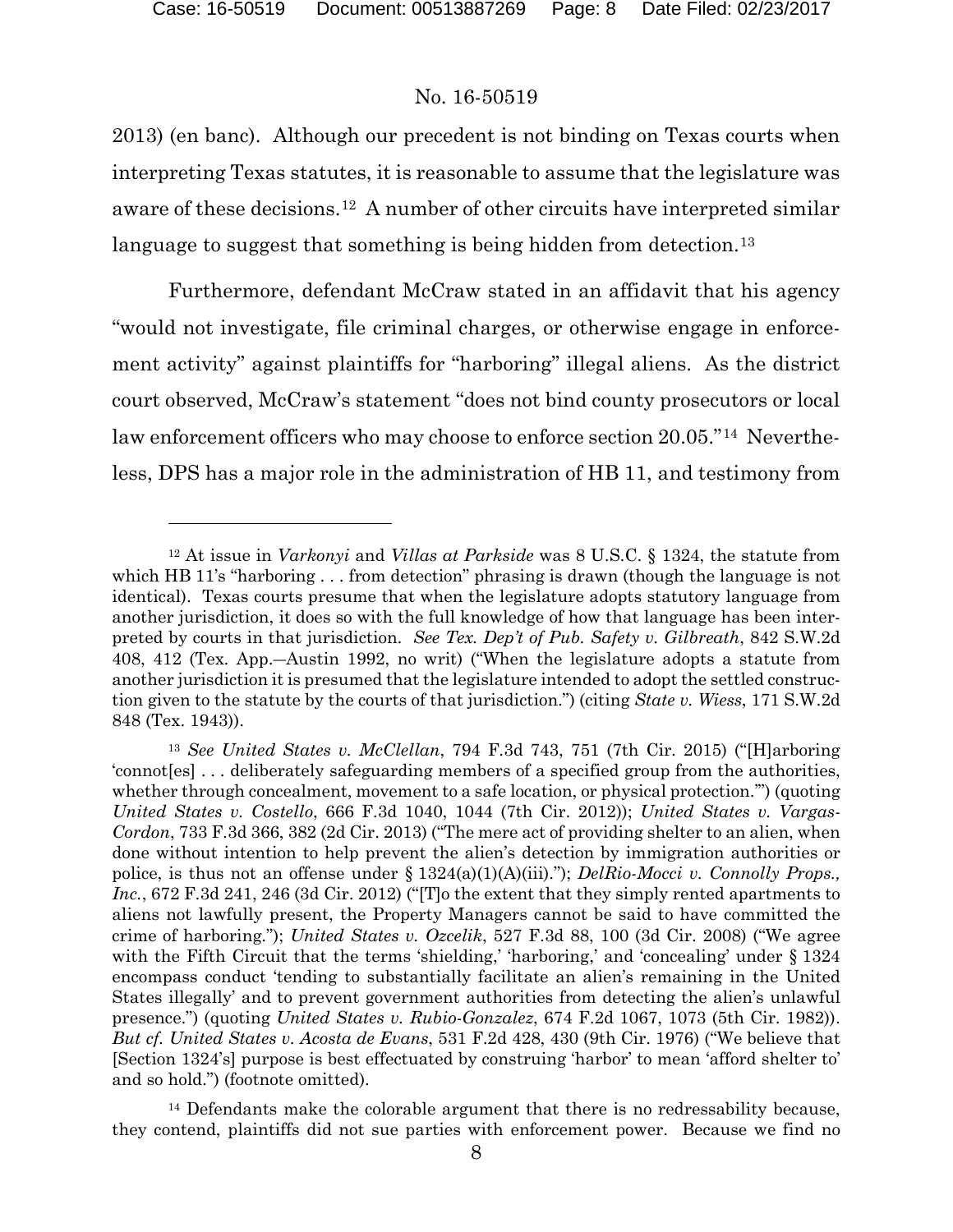#### No. 16-50519

its head confirming that plaintiffs would not be subject to prosecution under HB 11 carries some weight.

Two recent circuit court holdings support plaintiffs' position. In *Valle del Sol Inc. v. Whiting*, 732 F.3d 1006, 1015 (9th Cir. 2013), the court held that a pastor who provided shelter and transportation to illegal aliens had standing to challenge an Arizona statute that prohibited both transporting an illegal alien and "conceal[ing], harbor[ing] or shield[ing] . . . an alien from detection." In *dictum*, the court noted that merely sheltering an alien would have been enough to establish standing. *Id.* at 1017. In *Georgia Latino Alliance for Human Rights v. Governor of Georgia*, 691 F.3d 1250, 1256–58 (11th Cir. 2012) ("*GLAHR*"), the court held that an immigration lawyer who "regularly transports undocumented immigrants to and from court hearings, meets with immigrant clients in his law office, gives legal advice to undocumented immigrants who wish to remain in Georgia, and helps undocumented immigrants to enter Georgia for court business and hearings" had standing to challenge a statute that criminalized transporting illegal aliens and "conceal[ing], harbor[ing] or shield[ing] an illegal alien from detection."

But *Valle del Sol* and *GLAHR* are distinguishable from the present case. They concerned statutes that are significantly different from HB 11, and in both cases, the courts relied in part on statutory language not present in HB 11.[15](#page-8-0) Moreover, in *Valle del Sol*, the court interpreted 8 U.S.C. § 1324's

standing, there is no need to decide redressability, about which we express no view.

<span id="page-8-0"></span><sup>15</sup> The statute in *Valle del Sol* made it unlawful for a person to "[c]onceal, harbor or shield . . . an alien from detection" but also made it unlawful for a person to "[t]ransport or move or attempt to transport or move an alien in this state, in furtherance of the illegal presence of the alien in the United States" or "[e]ncourage or induce an alien to come to or reside in this state" when that person knows or recklessly disregards the fact that the alien is in the country illegally. *Valle del Sol*, 732 F.3d at 1013. The court found that the plaintiffs had standing because they had provided "transportation and shelter" to illegal aliens. *Id.* at 1015, 1018.